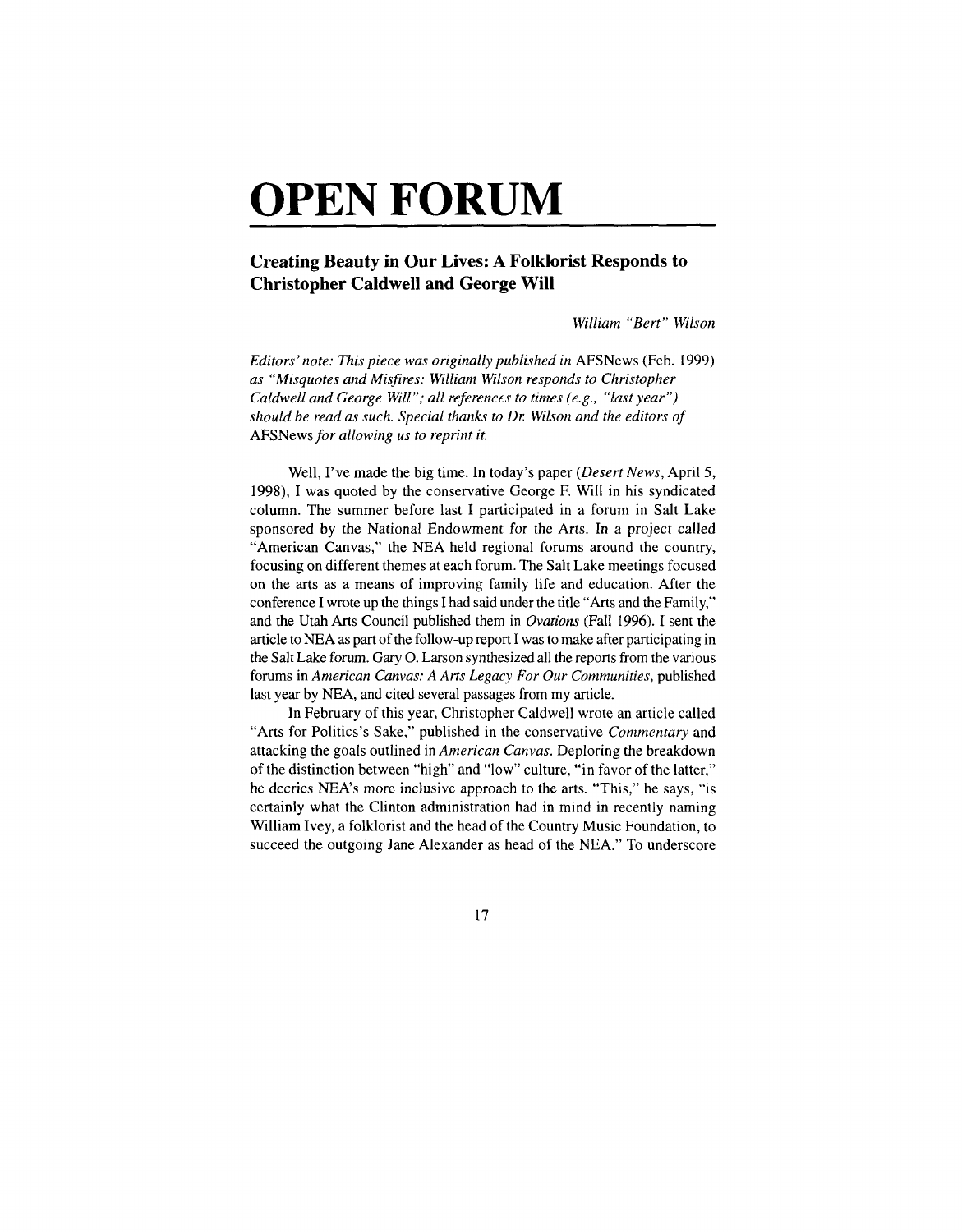his point that folklorists can be trusted only to dumb down our culture, Caldwell quotes from a passage Olson had quoted from me:

We must move away from the notion that art can be found only on the museum wall, at the concert hall, or on the performing stage. We must understand that art includes the expressive behaviors of ordinary people ... things that we make with our words (songs, stories, rhymes, proverbs), with our hands (quilts, knitting, rawhide braiding, pie-crust designs, dinner-table arrangements, garden layouts), and with our actions (birthday and holiday celebrations, worship practice, playtime activities, work practices).

Caldwell conveniently omits, with the use of ellipsis, the important phrase in which I had argued that we should look at the expressive behaviors of ordinary people "as they respond creatively to the circumstances of everyday life." From Caldwell's perspective there can be no creativity among ordinary people. During the rest of the article, he scorns using art for such social causes as improving children's school performance, preventing crime, and contributing to the quality of life. All these efforts, he claims, are part of President Clinton's program of "mainstreaming the agenda of the Left, wrapping it in the uplifting mantle of populism, and coopting as many sources of real or potential opposition as possible." He concludes that for the NEA these efforts mark "a pitiful coda to the career of a now hopelessly corrupt institution."

Picking up where Caldwell leaves off, George Will argues that both the National Endowment for the Arts and the National Endowment for the Humanities have taken a populist road to survival. Once again he quotes me, this time with the same omission as in Caldwell but without benefit of elliptical marks. He also drops any reference to me **as** the author of the passage and instead makes the NEA the author of my words, as though I were some sort of synecdoche for the entire organization. As does Caldwell, Will deplores the "embarrassing embrace of cultural democracy" in which all can participate and gives as evidence of our downward drift the appointment of folklorist William Ferris as head of NEH and folklorist William Ivey **as** head of NEA. Immediately following the quotation from me he writes:

Everything from singing in your morning shower to setting your dinner table is eligible for NEA support, which makes it easy to spread support, like honey on bread, across 435 congressional districts. The chairman of the NEA, William Ivey, is a folklorist.

Will, of course, gives no support for his argument. He merely refers to the expressions of ordinary people in mocking tones and assumes that all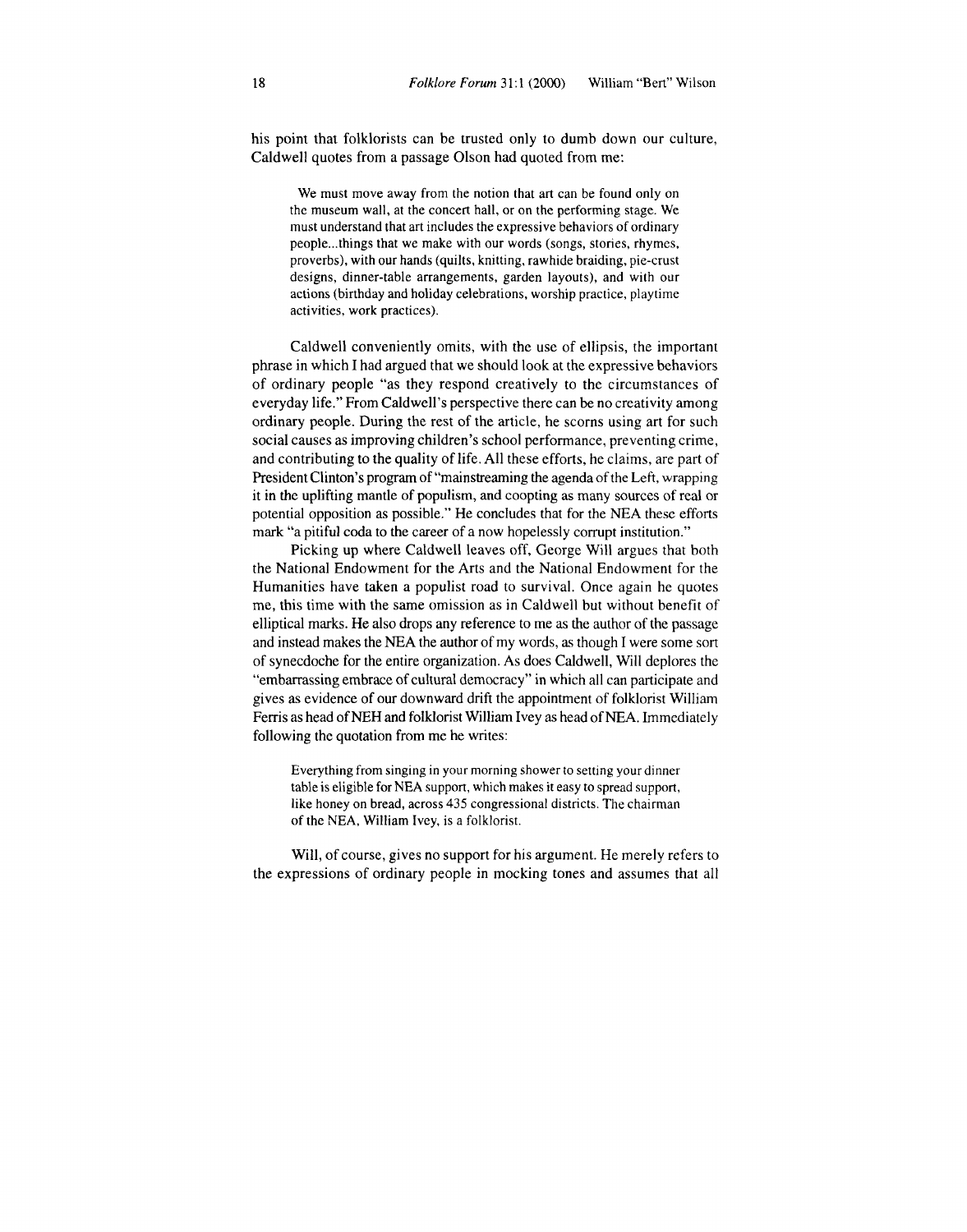right-thinking people will see that such expressions can have no artistic merit. He argues that both NEA and NEH will exclude nothing from their purview and will devote their efforts to studying and supporting "mundane things [simply] because they are ubiquitous." No one I know would make the ridiculous claim that everything created by ordinary people is of equal artistic merit—that would be as foolish as saying that all novels, symphonies, and ballets are equally good. During the four years I spent on the NEA Folk Arts Panel, one year as chair, we did pay heed to the social implications of the grants we awarded, but at center stage was always our concern with artistic quality. One need look no further than Steve Siporin's *American Folk Masters: The National Heritage Awards* for ample demonstration of the NEA's concern with aesthetic excellence.

Will continues in the same vein throughout his article. He ridicules the notion that by studying food one can learn a lot about regions. And he derisively holds up for public scorn the following statement by Ferris:

Today the lives of ordinary American people have assumed a place beside volumes of European classics in the humanities....We must recognize those voices which seldom touch the printed page. A sharecropper in Alabama and a steelworker in Indiana have a voice in the humanities. Their view of truth and wisdom complements traditional learning in a new and exciting way.

Will completely misses the point that the new approaches suggested by Ferris "complement" rather than "replace" traditional learning. As one who has spent much of his life promoting what Caldwell and Will would probably accept as art, I am put off by their pseudo distinctions between high and low culture and by their assuming an either/or approach to the arts: either we can have William Shakespeare or we can have Ray Hicks, but we can't have both. Nonsense! That's like saying you can enjoy a vegetarian meal or you can enjoy fried chicken, but you can't enjoy both. In our pluralistic, multicultural country, the greater variety of food we can put on the plate, the richer will be our lives-to say nothing of our honoring the long-ignored artistic traditions of many of our citizens.

Neither Caldwell or Will seems capable of recognizing artistic excellence in any but the established artistic canons (what a simple-minded approach that is: if it's in the canon it must be good). They fail to realize that the artistic impulse resides not just in a privileged few but is inherent in the species, one of the few forces that separate us from the rest of the animal kingdom. Realizing that ordinary men and women everywhere have moved beyond necessity to create beauty in their lives ought to be cause for rejoicing not denigration.